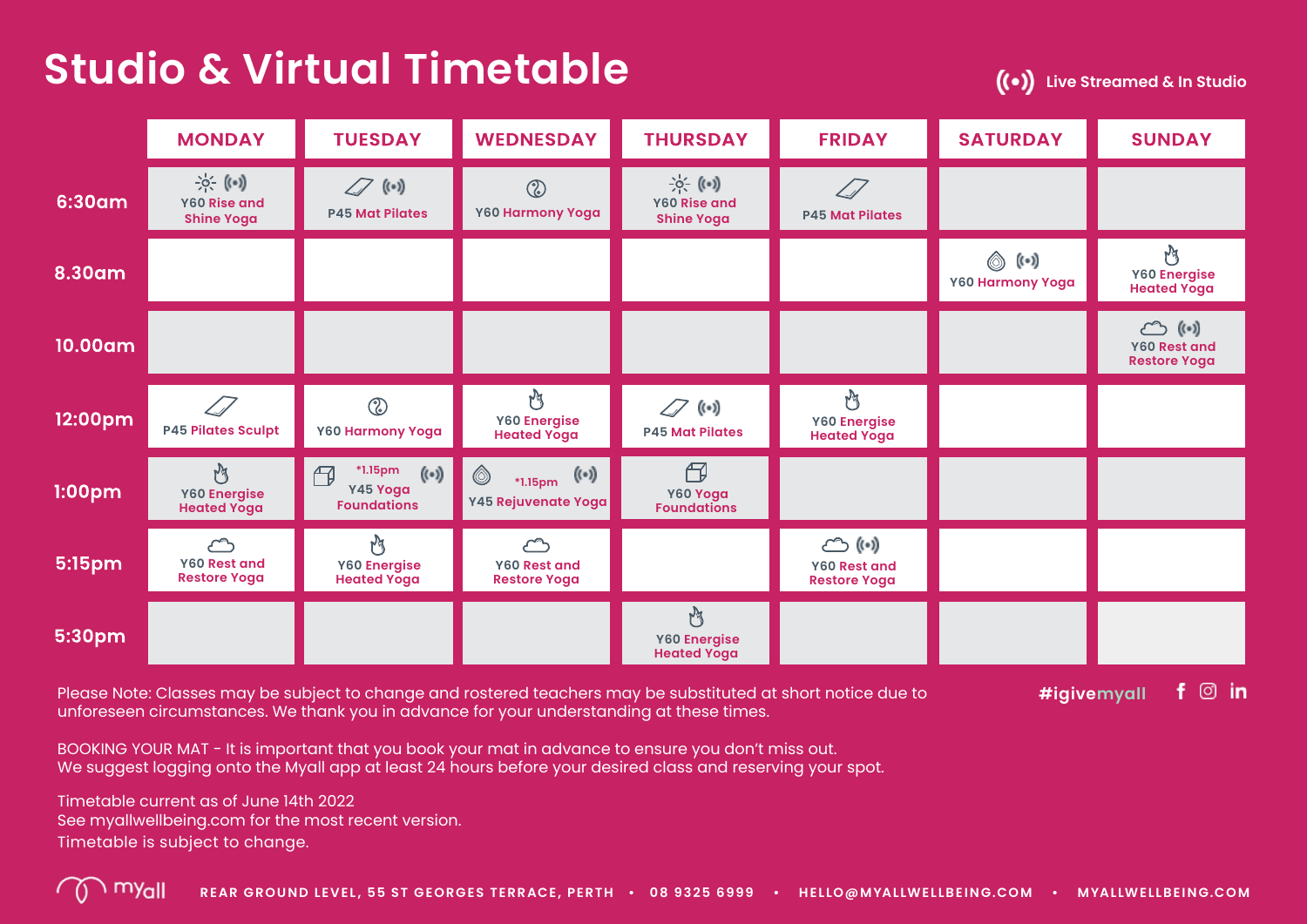## **YANG**



Power up for the day ahead.

Rise and shine yoga is for our early risers. A dynamic flow designed to activate your metabolism and switch on your brain. Offering a slightly slower pace, this class will give you more of a chance to really refine your alignment in each pose and sync each movement to your breath.

You'll build vitality and flexibility and leave feeling ready for a productive day.

Duration: 60 minutes

Practiced at a comfortable room temperature of 24 degrees Celsius (heated with infrared technology).



### **Rise & Shine Yoga Energise Heated Yoga**

Feel the heat and challenge yourself.

This is our more advanced heated vinvasa yoga class. Syncing movement to breath this class takes you through a dynamic sequence of postures to build internal heat. It's a strong flow at a faster pace, with some great tunes. We'll offer postural cueing for beginners and more difficult progressions of each asana to challenge those with a more advanced practice.

You'll detoxify your body, deepen your flexibility, find your edge, and leave feeling accomplished and energised.

Duration: 60 minutes

Practiced at a balmy 28-30 degrees Celsius (heated with infrared technology)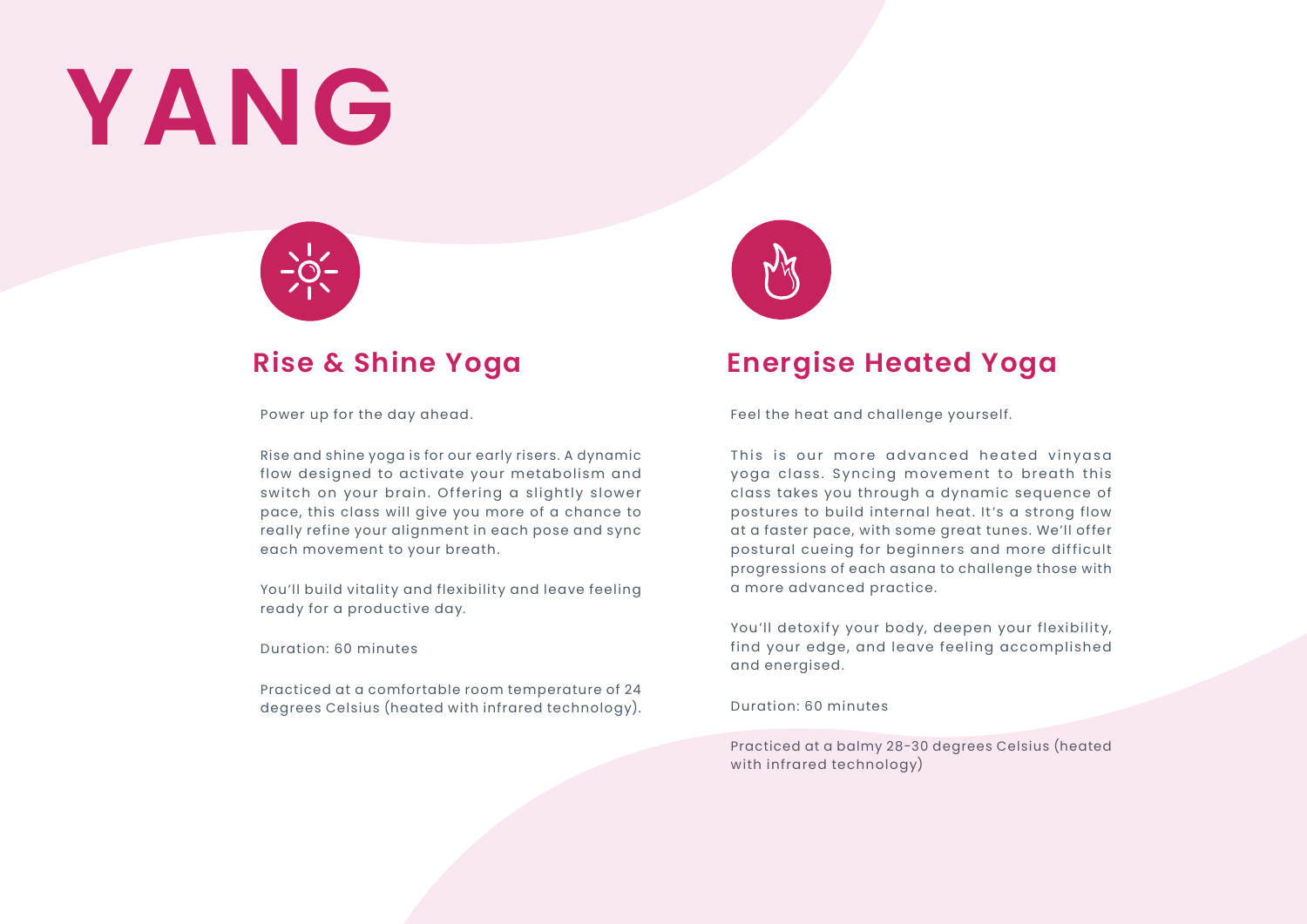## **YANG**



This is your hour.

Our Harmony class guides you through a set series of postures designed to provide consistency and serve as a benchmark for a regular yoga practice. Maintaining focus on alignment, this class empowers you to master each posture and see an overall improvement in your form and function each week. With minimal pressure on the shoulders and wrists, Harmony is suitable for all levels and will help improve your joint strength, control, flexibility and overall wellbeing.

You'll feel aligned in your body and mind and see noticeable progression in your yoga practice.

Duration: 60 minutes

Practiced at a comfortable room temperature of 24 degrees Celsius (heated with infrared technology).



### **Harmony Yoga Foundations Yoga**

Explore the fundamentals.

Our foundations class is perfect for beginners and is an opportunity to learn about foundational postures, movement patterns and breathwork. We'll slow things right down to provide more information about how to move through poses safely.

You'll discover the benefits of yoga and mindfulness and leave feeling more confident and comfortable with the basics.

#### Duration: 60 minutes

Practiced at a comfortable room temperature of 24 degrees Celsius (heated with infrared technology).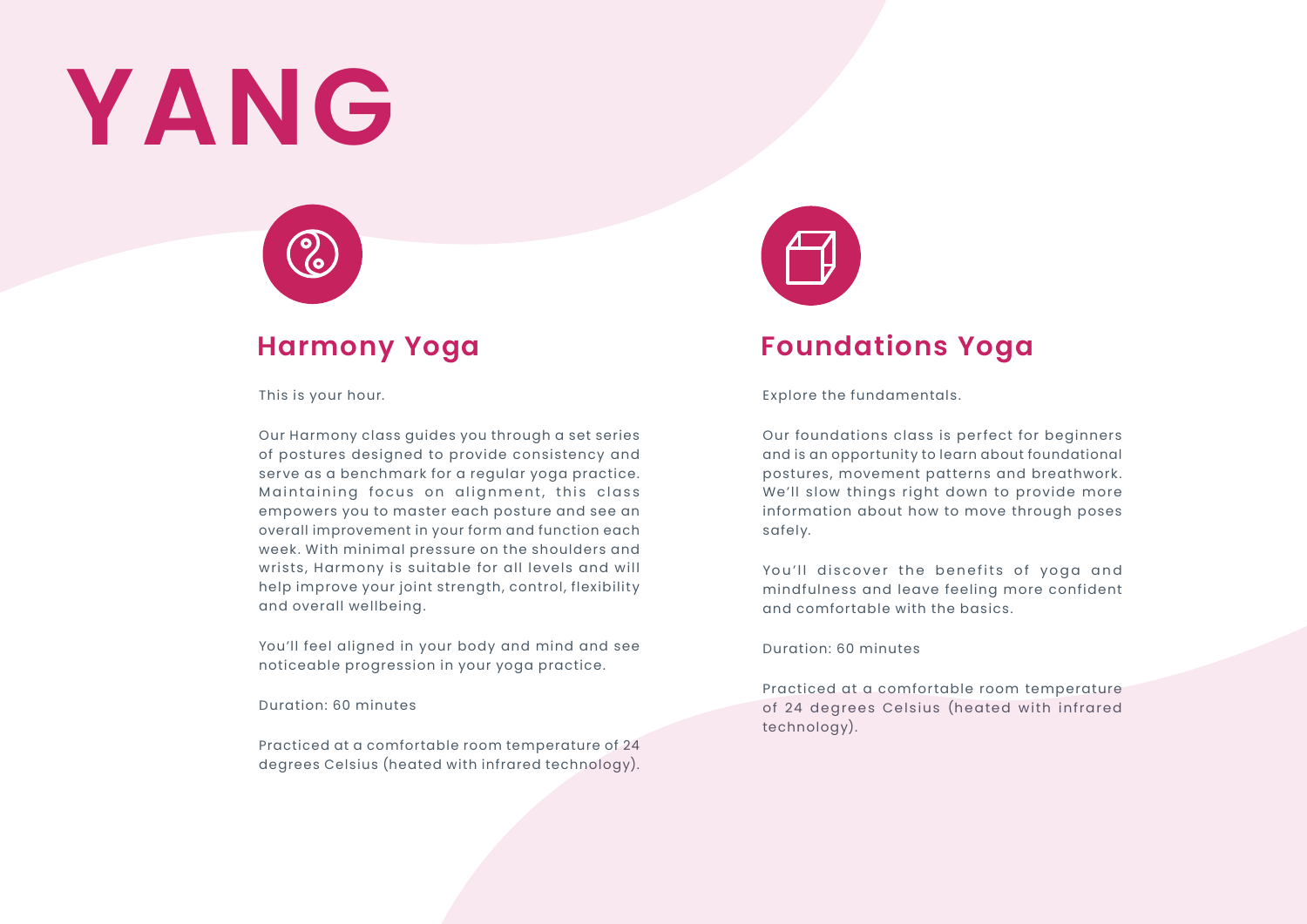## **YIN**



### **Rest and Restore Yoga Rejuvenate - Yin/Yang Yoga**

Unwind, find balance and ease.

Rest & restore is our yin yoga class, consisting of passive floor postures and stretches, each held for long periods of time. Increasing circulation in the joints and improving flexibility by targeting the fascia, this class helps to mitigate body aches and immobility. Yin offers balance to the upbeat demands of everyday life.

You'll find deep relaxation and leave feeling calm and open.

Duration: 60 minutes

Practiced at a comfortable room temperature of 24 degrees Celsius (heated with infrared technology).



Take your time, find a slower pace.

Rejuvenate yoga offers a well-rounded practice and is all about finding the balance between yin and yang. Combining elements of both yin and vinyasa yoga frameworks, Rejuvenate yoga incorporates flow to warm the body and meditative yin postures with longer holds.

You'll feel in tune with yourself and leave feeling balanced and at ease.

Duration: 45-60 minutes

Practiced at a comfortable room temperature of 24 degrees Celsius (heated with infrared technology).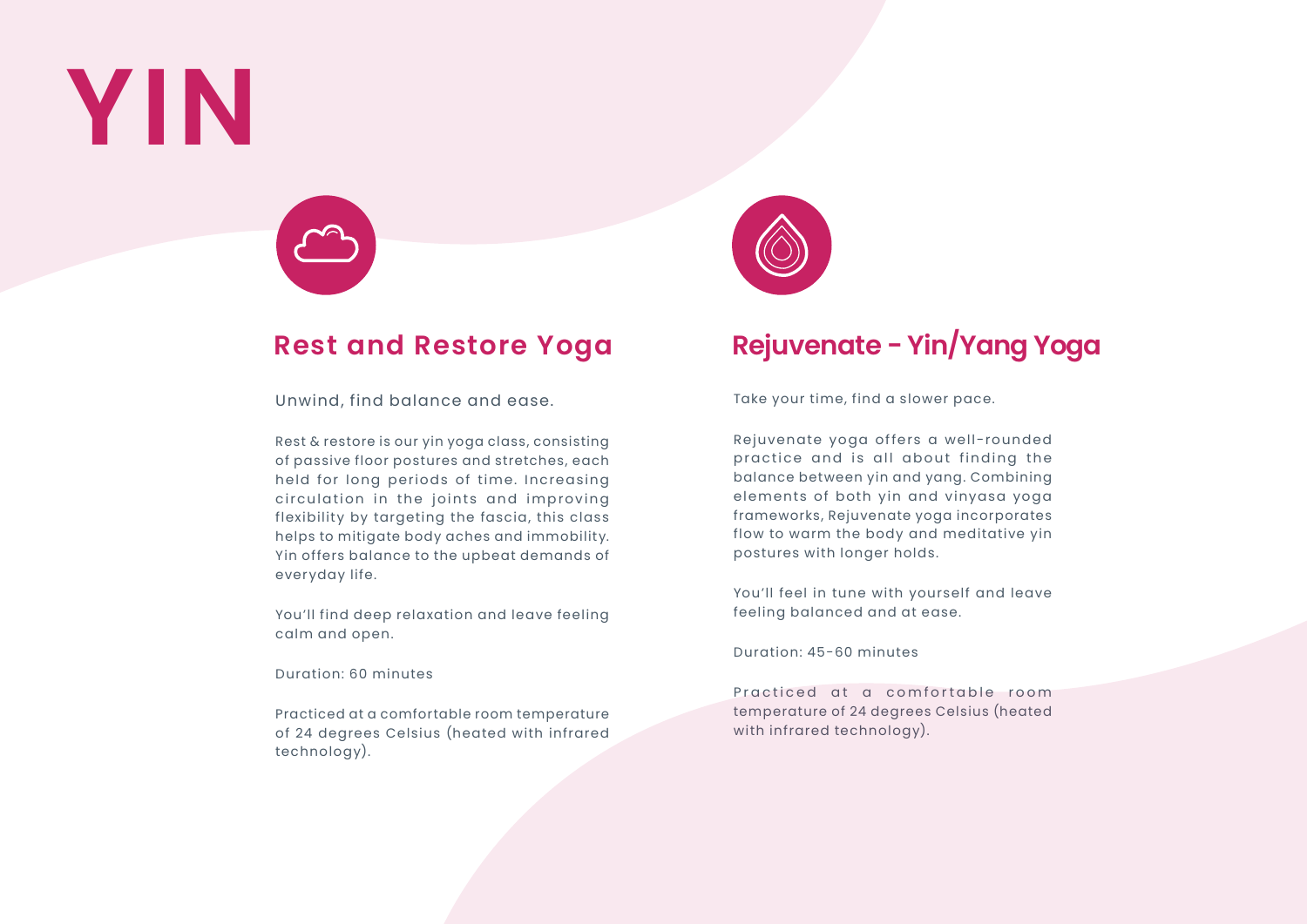## **PILATES**



Build strength from the inside out.

Our mat Pilates is an all-around class focusing on building strength, spinal mobility and core activation. This condensed but strong class will improve your core control and proprioception while teaching you to be mindful and move your body using the correct form.

You'll build inner strength, improve your posture and have fun along the way.

Duration: 45 minutes

Practiced at a comfortable room temperature of 24 degrees Celsius (heated with infrared technology).



### **Mat Pilates Pilates Sculpt**

A high intensity strengthening class.

Pilates sculpt is your weekly dose of strength and conditioning. This dynamic class focuses on functional movement at a faster tempo, using light hand weights and accompanied with some sweet tunes. Designed to target specific areas of the body, these simple yet effective movements will tone and lengthen your muscles.

You'll leave feeling strong and powerfully energised.

Duration: 45 minutes

Practiced at a comfortable room temperature of 24 degrees Celsius (heated with infrared technology).